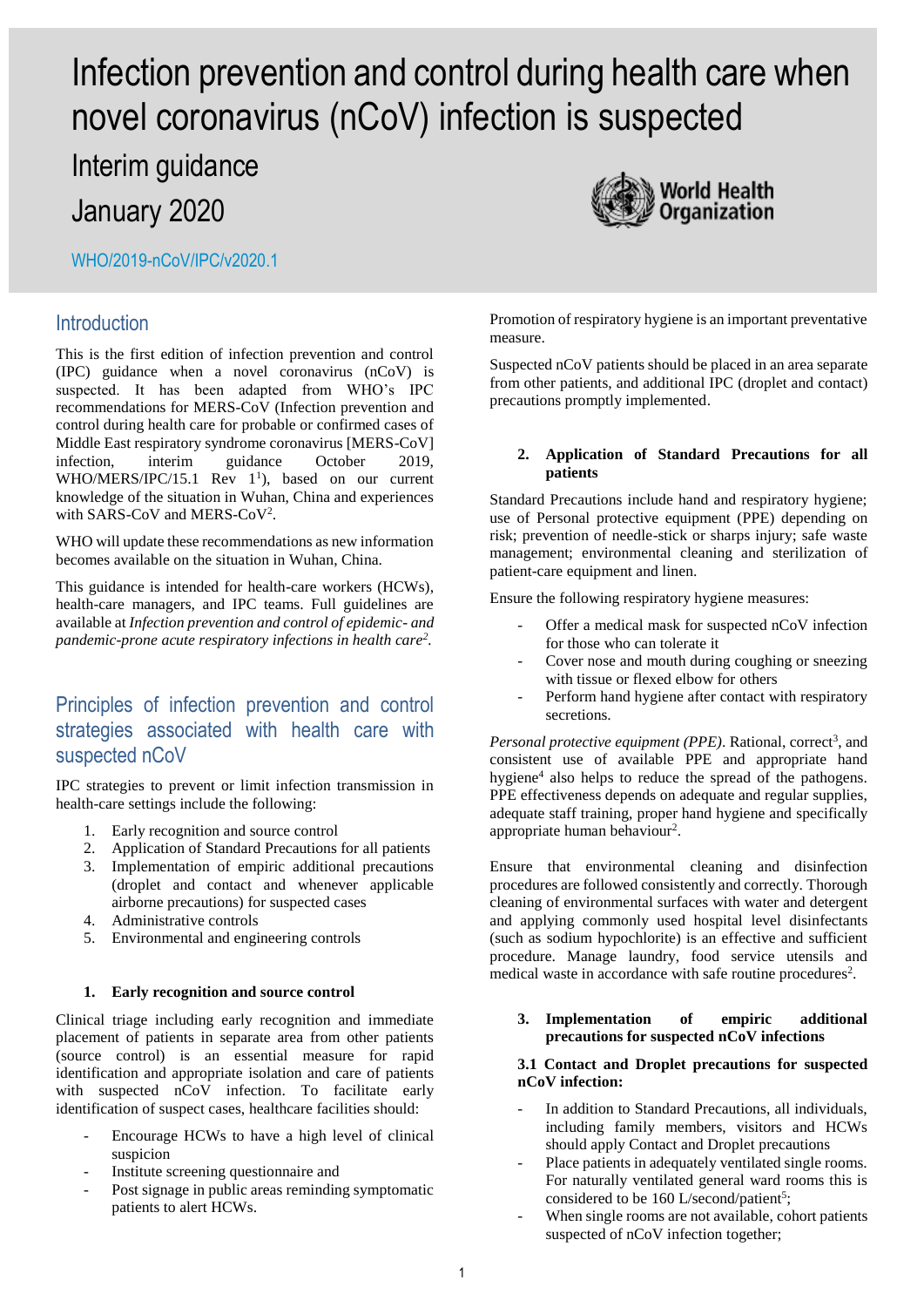- Place patient beds at least 1m apart;
- Where possible, cohort HCWs to exclusively care for cases to reduce the risk of spreading transmission due to inadvertent infection control breaches;
- Use a medical mask (for specifications please see  $^{2,6}$ );
- Use eye/facial protection (i.e. goggles or a face shield);
- Use a clean, non-sterile, long-sleeved fluid resistant gown;
- Use gloves:
- Use either single use disposable equipment or dedicated equipment (e.g. stethoscopes, blood pressure cuffs and thermometers). If equipment needs to be shared among patients, clean and disinfect between each patient use (e.g. ethyl alcohol  $70\%$ ).
- Refrain from touching eyes, nose or mouth with potentially contaminated hands;
- Avoid the movement and transport of patients out of the room or area unless medically necessary. Use designated portable X-ray equipment and/or other important diagnostic equipment. If transport is required, use pre-determined transport routes to minimize exposures to staff, other patients and visitors and apply medical mask to patient;
- Ensure that HCWs who are transporting patients wear appropriate PPE as described in this section and perform hand hygiene;
- Notify the receiving area of necessary precautions as soon as possible before the patient's arrival;
- Routinely clean and disinfect patient-contact surfaces;
- Limit the number of HCWs, family members and visitors in contact with a patient with suspected nCoV infection;
- Maintain a record of all persons entering the patient's room including all staff and visitors.

## **3.2 Airborne precautions for aerosol-generating procedures for suspected nCoV infection:**

Some aerosol generating procedures have been associated with increased risk of transmission of coronaviruses (SARS-CoV and MERS-CoV) such as tracheal intubation, non-invasive ventilation, tracheotomy, cardiopulmonary resuscitation, manual ventilation before intubation and bronchoscopy<sup>7,8</sup>.

Ensure that HCWs performing aerosol-generating procedures:

- Use a particulate respirator at least as protective as a NIOSH-certified N95, EU FFP2 or equivalent <sup>2,6</sup>; when putting on a disposable particulate respirator, always perform the seal-check<sup>6</sup>. Note that if the wearer has facial hear (beard) this can prevent a proper respirator fit<sup>6</sup>.
- Eye protection (i.e. goggles or a face shield);
- Clean, non-sterile, long-sleeved gown and gloves;
- If gowns are not fluid resistant, use a waterproof apron for procedures with expected high fluid volumes that might penetrate the gown<sup>2</sup>;
- Perform procedures in an adequately ventilated room; i.e. at least natural ventilation with at least 160 l/s/patient air flow or negative pressure rooms with at least 12 air changes per hour (ACH) and controlled direction of air flow when using mechanical ventilation
- Limit the number of persons present in the room to the absolute minimum required for the patient's care and support.

#### 4. **Administrative controls<sup>2</sup>**

Administrative controls and policies that apply to prevention and control of transmission of nCoV infections include establishment of sustainable IPC infrastructures and activities; HCWs training; patients' care givers education; policies on early recognition of acute respiratory infection potentially due to nCoV, access to prompt laboratory testing for identification of the etiologic agent; prevention of overcrowding especially in the Emergency department; provision of dedicated waiting areas for symptomatic patients and appropriate placement of hospitalized patients promoting an adequate patient-to-staff ratio; provision and use of regular supplies; IPC policies and procedures for all facets of healthcare provisions - with emphasis on surveillance of acute respiratory infection potentially due to nCoV among HCWs and the importance of seeking medical care; and monitoring of HCW compliance, along with mechanisms for improvement as needed.

#### 5. **Environmental and engineering controls**

These include basic health-care facility infrastructures<sup>9</sup>. These controls address ensuring adequate environmental ventilation<sup>5</sup> in all areas within a health-care facility, as well as adequate environmental cleaning. Spatial separation of at least 1-meter distance should be maintained between each suspect patient and others. Both controls can help reduce the spread of many pathogens during health care<sup>10</sup>.

# Duration of contact and droplet precautions for nCoV infection

Standard precautions should always be applied at all times. Additional contact and droplet precautions should continue until the patient is asymptomatic. More comprehensive information on the nCoV infection mode of transmission is required to define duration of additional precautions.

# Collection and handling of laboratory specimens from patients with suspected nCoV

All specimens collected for laboratory investigations should be regarded as potentially infectious, and HCWs who collect, or transport clinical specimens should adhere rigorously to Standard Precautions to minimize the possibility of exposure to pathogens $11,12$ .

Ensure that HCWs who collect specimens use appropriate PPE (eye protection, medical mask,